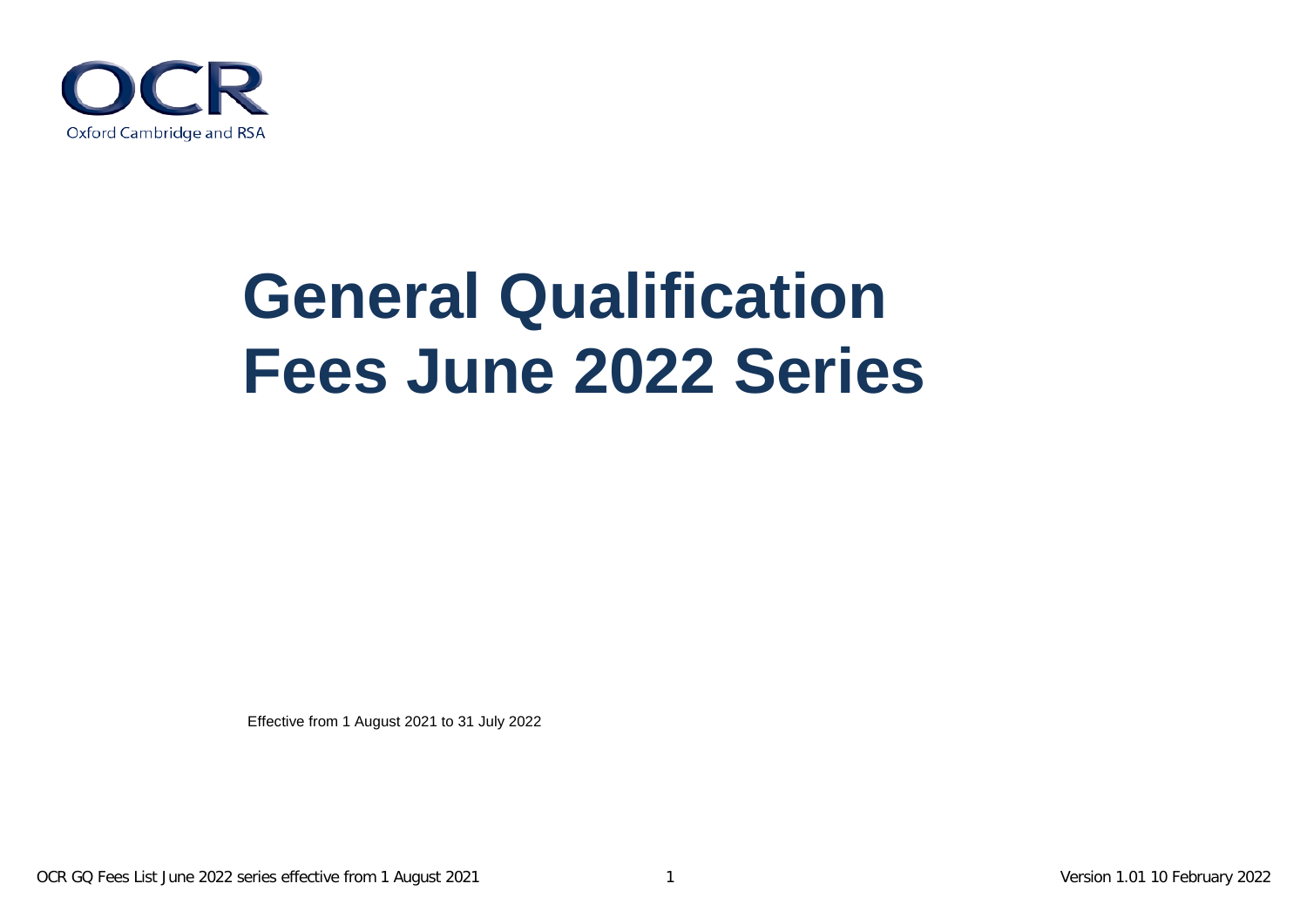

## **Introduction**

The fees published in this booklet are effective from 1 August 2021 and are based on current administrative procedures.

Fees quoted are accurate at time of publication. OCR reserves the right to amend fees at any time and will notify changes in any subsequent versions.

### **What's included in the qualification fee?**

| Candidate entry                                                                                                      | As stated in Fees List                                                                                                                                                                                                                                    |
|----------------------------------------------------------------------------------------------------------------------|-----------------------------------------------------------------------------------------------------------------------------------------------------------------------------------------------------------------------------------------------------------|
| <b>Certification</b>                                                                                                 | $\checkmark$                                                                                                                                                                                                                                              |
| lCandidate withdrawal                                                                                                | Refund provided withdrawal made within:<br>- one month of entry closing date (GCSE or similar-sized qualification)<br>- two months of entry closing date (A Level or similar-sized qualification)<br>- or on production of medical certificate thereafter |
| Option change (amendment)                                                                                            | Refund of initial entry fee provided option change made within one month of entry<br>closing date                                                                                                                                                         |
| Tier change                                                                                                          | Refund of initial entry fee                                                                                                                                                                                                                               |
| Post-results services clerical re-check                                                                              | Refer to Post-Results Services fees document                                                                                                                                                                                                              |
| Replacement certificates                                                                                             | Refer to Post-Results Services fees document                                                                                                                                                                                                              |
| <b>Active Results</b>                                                                                                | $\checkmark$                                                                                                                                                                                                                                              |
| Customer support (Dedicated UK-based customer advisors) available Monday-Friday<br>08:00-17:00                       | $\checkmark$                                                                                                                                                                                                                                              |
| Customer Support Managers (providing support, training and guidance for centres<br>administering OCR qualifications) | $\checkmark$                                                                                                                                                                                                                                              |
| Access to OCR's secure website, Interchange and the OCR website for both resources<br>and materials                  | $\checkmark$                                                                                                                                                                                                                                              |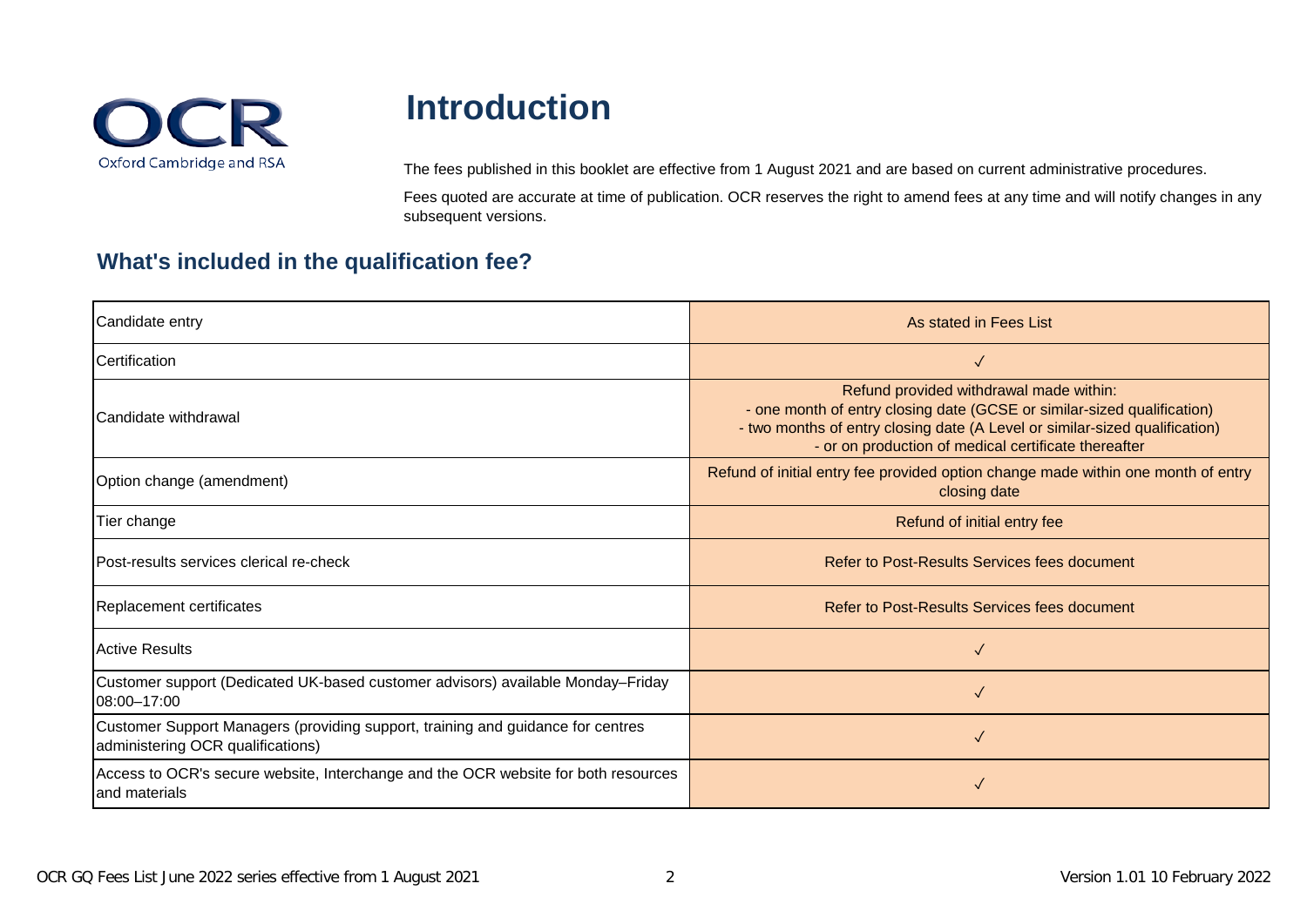### **Funding**

For detailed information on funding policy please visit the relevant agencies' websites.

For school, 16-18 and 19+ funding in England:

- [Education & Skills Funding Agency](https://www.gov.uk/government/organisations/education-and-skills-funding-agency)
- [Section 96 for qualification approvals](http://www.education.gov.uk/section96/)

For funding rate information in England, LARS

• [ESFA: funding rates and formula](https://www.gov.uk/government/publications/funding-rates-and-formula)

For funding policy information in Wales:

• [The Welsh Government](https://gov.wales/education-skills)

For funding policy information for Northern Ireland:

• [Department of Education](https://www.education-ni.gov.uk/)

### **Further information**

Further information about administering our qualifications can be found on the OCR website:

- [Centre approval](https://www.ocr.org.uk/administration/general-qualifications/preparation/centre-approval/)
- [Key dates and timetables](https://www.ocr.org.uk/administration/key-dates-and-timetables/)
- [Access arrangements](https://www.ocr.org.uk/administration/general-qualifications/preparation/access-arrangements/)
- [Entries](https://www.ocr.org.uk/administration/make-entries/)
- **[Assessment](https://www.ocr.org.uk/administration/assessment/)**
- [Special consideration](https://www.ocr.org.uk/administration/general-qualifications/assessment/special-consideration/)
- [Malpractice](https://www.ocr.org.uk/administration/general-qualifications/assessment/malpractice/)
- [Results](https://www.ocr.org.uk/administration/general-qualifications/results/)
- [Post-results services](https://www.ocr.org.uk/administration/general-qualifications/post-results/)
- [Certificates](https://www.ocr.org.uk/administration/general-qualifications/certificates/)

[Any changes to qualifications will be communicated to centres in our subject info](http://www.ocr.org.uk/administration/support-and-tools/siu/)rmation updates, which are also emailed to exams officers on a monthly basis.

OCR GQ Fees List June 2022 series effective from 1 August 2021 3 Version 1.01 10 February 2022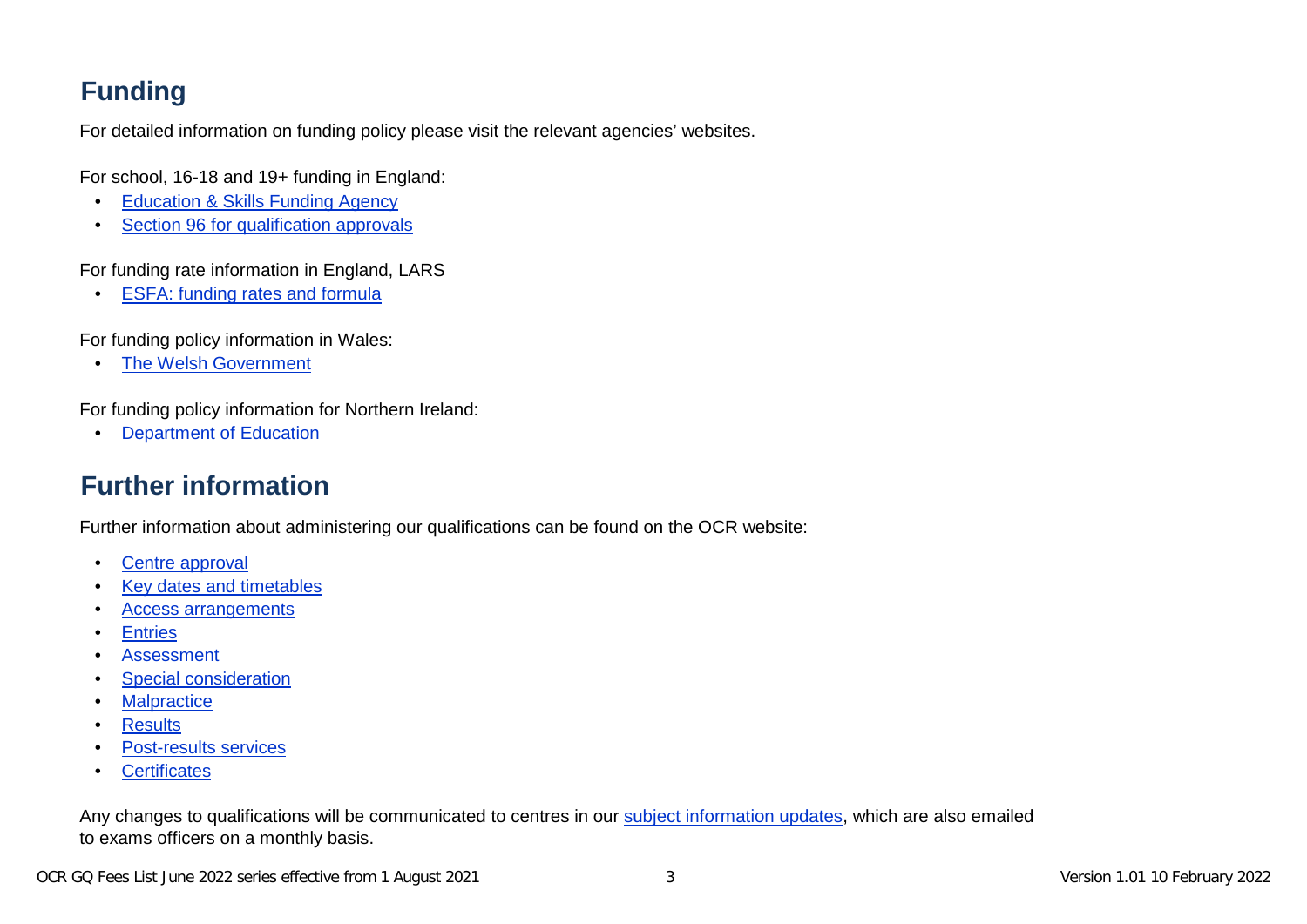## **Contents**

| AS and A Level                                                                     | 5  |
|------------------------------------------------------------------------------------|----|
| Level 3 Certificate                                                                | 6  |
| GCSE (9-1)                                                                         | 7  |
| Entry Level Certificate (ELC)                                                      | 8  |
| Project                                                                            | 8  |
| Free Standing Mathematics Qualification (FSMQ)                                     | 8  |
| Fees for late entries, withdrawals, entry amendments and transfer of<br>candidates | 9  |
| Changes                                                                            | 10 |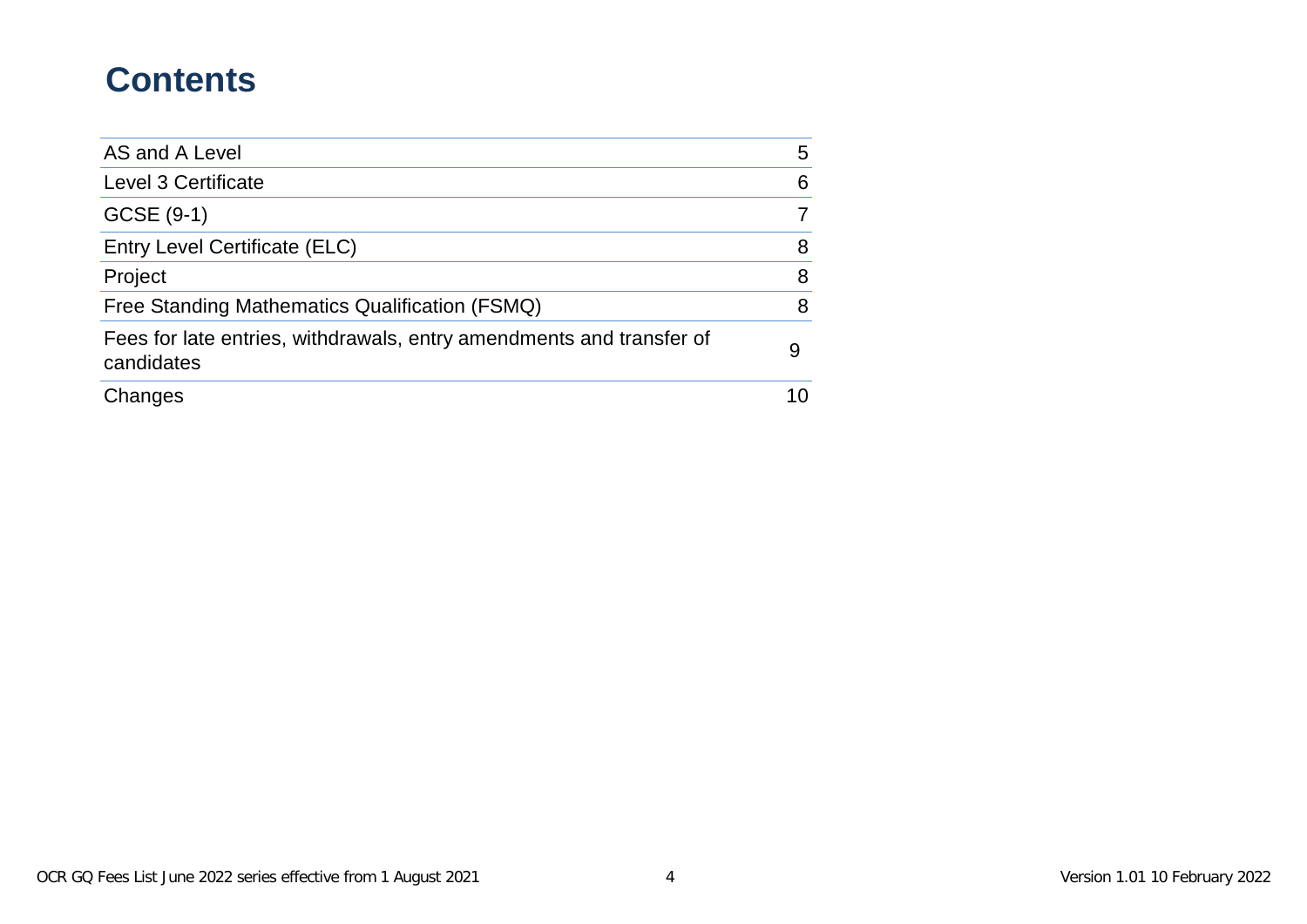### <span id="page-4-0"></span>**AS Level and A Level**

#### **AS Level A Level**

| <b>Entry</b><br>Code | <b>Title</b>                                    | No. of Units<br>(where<br>applicable) | <b>Unit Fee</b><br>(where<br>applicable) | <b>Subject Fee</b><br>(per Candidate) | Entry<br>Code | <b>Title</b>                                    | <b>No. of Units</b><br>(where<br>applicable) | <b>Unit Fee</b><br>(where<br>applicable) | <b>Subject F</b><br>(per Candid |
|----------------------|-------------------------------------------------|---------------------------------------|------------------------------------------|---------------------------------------|---------------|-------------------------------------------------|----------------------------------------------|------------------------------------------|---------------------------------|
| H007                 | <b>Ancient History</b>                          |                                       |                                          | 86.00                                 | H407          | <b>Ancient History</b>                          |                                              |                                          | 148.50                          |
| H206                 | Art and Design: Critical and Contextual Studies |                                       |                                          | 68.75                                 | H606          | Art and Design: Critical and Contextual Studies |                                              |                                          | 109.00                          |
| H <sub>201</sub>     | Art and Design: Fine Art                        |                                       |                                          | 68.75                                 | H601          | Art and Design: Fine Art                        |                                              |                                          | 109.00                          |
| H <sub>202</sub>     | Art and Design: Graphic Communication           |                                       |                                          | 68.75                                 | H602          | Art and Design: Graphic Communication           |                                              |                                          | 109.00                          |
| H <sub>203</sub>     | Art and Design: Photography                     |                                       |                                          | 68.75                                 | H603          | Art and Design: Photography                     |                                              |                                          | 109.00                          |
| H <sub>204</sub>     | Art and Design: Textile Design                  |                                       |                                          | 68.75                                 | H604          | Art and Design: Textile Design                  |                                              |                                          | 109.00                          |
| H205                 | Art and Design: Three-Dimensional Design        |                                       |                                          | 68.75                                 | H605          | Art and Design: Three-Dimensional Design        |                                              |                                          | 109.00                          |
| H <sub>200</sub>     | Art, Craft and Design                           |                                       |                                          | 68.75                                 | H600          | Art, Craft and Design                           |                                              |                                          | 109.00                          |
| H <sub>020</sub>     | <b>Biology A</b>                                |                                       |                                          | 72.25                                 | H420          | <b>Biology A</b>                                |                                              |                                          | 111.25                          |
| H <sub>022</sub>     | Biology B (Advancing Biology)                   |                                       |                                          | 72.25                                 | H422          | Biology B (Advancing Biology)                   |                                              |                                          | 111.25                          |
| H031                 | <b>Business</b>                                 |                                       |                                          | 70.00                                 | H431          | <b>Business</b>                                 |                                              |                                          | 107.75                          |
| H032                 | Chemistry A                                     |                                       |                                          | 72.25                                 | H432          | Chemistry A                                     |                                              |                                          | 111.25                          |
| H033                 | Chemistry B (Salters)                           |                                       |                                          | 72.25                                 | H433          | Chemistry B (Salters)                           |                                              |                                          | 111.25                          |
| H008                 | <b>Classical Civilisation</b>                   |                                       |                                          | 86.00                                 | H408          | <b>Classical Civilisation</b>                   |                                              |                                          | 141.00                          |
| H044                 | <b>Classical Greek</b>                          |                                       |                                          | 86.00                                 | H444          | <b>Classical Greek</b>                          |                                              |                                          | 132.00                          |
| H046                 | <b>Computer Science</b>                         |                                       |                                          | 68.75                                 | H446          | Computer Science                                |                                              |                                          | 109.00                          |
| H004                 | Design and Technology: Design Engineering       |                                       |                                          | 91.25                                 | H404          | Design and Technology: Design Engineering       |                                              |                                          | 169.75                          |
| H <sub>005</sub>     | Design and Technology: Fashion and Textiles     |                                       |                                          | 91.25                                 | H405          | Design and Technology: Fashion and Textiles     |                                              |                                          | 169.75                          |
| H006                 | Design and Technology: Product Design           |                                       |                                          | 91.25                                 | H406          | Design and Technology: Product Design           |                                              |                                          | 169.75                          |
| H <sub>059</sub>     | Drama and Theatre                               |                                       |                                          | 68.75                                 | H459          | Drama and Theatre                               |                                              |                                          | 127.25                          |
| H060                 | Economics                                       |                                       |                                          | 70.00                                 | H460          | Economics                                       |                                              |                                          | 107.75                          |
| H070                 | English Language                                |                                       |                                          | 68.75                                 | H470          | English Language                                |                                              |                                          | 109.00                          |
| H074                 | English Language and Literature (EMC)           |                                       |                                          | 68.75                                 | H474          | English Language and Literature (EMC)           |                                              |                                          | 109.00                          |
| H072                 | <b>English Literature</b>                       |                                       |                                          | 68.75                                 | H472          | <b>English Literature</b>                       |                                              |                                          | 109.00                          |
| H010                 | <b>Film Studies</b>                             |                                       |                                          | 70.00                                 | H410          | <b>Film Studies</b>                             |                                              |                                          | 107.75                          |
| H235                 | <b>Further Mathematics A</b>                    | 3                                     | 26.50                                    | 79.50                                 | H245          | <b>Further Mathematics A</b>                    | $\overline{4}$                               | 32.40                                    | 129.60                          |
| H635                 | Further Mathematics B (MEI)                     | 3                                     | 26.50                                    | 79.50                                 | H645          | Further Mathematics B (MEI)                     | 3/4                                          | 64.80 / 43.20 /<br>$21.60*$              | 129.60                          |
| H081                 | Geography                                       |                                       |                                          | 70.00                                 | H481          | Geography                                       |                                              |                                          | 116.75                          |
| H014                 | Geology                                         |                                       |                                          | 78.75                                 | H414          | Geology                                         |                                              |                                          | 121.00                          |
| H <sub>105</sub>     | <b>History A</b>                                | $\overline{2}$                        | 35.00                                    | 70.00                                 | H505          | <b>History A</b>                                | 4                                            | 28.75                                    | 115.00                          |
| H043                 | Latin                                           |                                       |                                          | 86.00                                 | H443          | Latin                                           |                                              |                                          | 143.25                          |
|                      |                                                 |                                       |                                          |                                       |               |                                                 |                                              |                                          |                                 |

| Entry<br>Code    | <b>Title</b>                                    | No. of Units<br>(where<br>applicable) | <b>Unit Fee</b><br>(where<br>applicable) | <b>Subject Fee</b><br>(per Candidate) |
|------------------|-------------------------------------------------|---------------------------------------|------------------------------------------|---------------------------------------|
| H407             | <b>Ancient History</b>                          |                                       |                                          | 148.50                                |
| H606             | Art and Design: Critical and Contextual Studies |                                       |                                          | 109.00                                |
| H601             | Art and Design: Fine Art                        |                                       |                                          | 109.00                                |
| H602             | Art and Design: Graphic Communication           |                                       |                                          | 109.00                                |
| H603             | Art and Design: Photography                     |                                       |                                          | 109.00                                |
| H604             | Art and Design: Textile Design                  |                                       |                                          | 109.00                                |
| H605             | Art and Design: Three-Dimensional Design        |                                       |                                          | 109.00                                |
| H600             | Art, Craft and Design                           |                                       |                                          | 109.00                                |
| H420             | <b>Biology A</b>                                |                                       |                                          | 111.25                                |
| H422             | Biology B (Advancing Biology)                   |                                       |                                          | 111.25                                |
| H431             | <b>Business</b>                                 |                                       |                                          | 107.75                                |
| H432             | Chemistry A                                     |                                       |                                          | 111.25                                |
| H433             | Chemistry B (Salters)                           |                                       |                                          | 111.25                                |
| H408             | <b>Classical Civilisation</b>                   |                                       |                                          | 141.00                                |
| H444             | <b>Classical Greek</b>                          |                                       |                                          | 132.00                                |
| H446             | <b>Computer Science</b>                         |                                       |                                          | 109.00                                |
| H404             | Design and Technology: Design Engineering       |                                       |                                          | 169.75                                |
| H405             | Design and Technology: Fashion and Textiles     |                                       |                                          | 169.75                                |
| H406             | Design and Technology: Product Design           |                                       |                                          | 169.75                                |
| H459             | Drama and Theatre                               |                                       |                                          | 127.25                                |
| H460             | Economics                                       |                                       |                                          | 107.75                                |
| H470             | English Language                                |                                       |                                          | 109.00                                |
| H474             | English Language and Literature (EMC)           |                                       |                                          | 109.00                                |
| H472             | English Literature                              |                                       |                                          | 109.00                                |
| H410             | <b>Film Studies</b>                             |                                       |                                          | 107.75                                |
| H <sub>245</sub> | <b>Further Mathematics A</b>                    | 4                                     | 32.40                                    | 129.60                                |
| H645             | Further Mathematics B (MEI)                     | 3/4                                   | 64.80 / 43.20 /<br>21.60 *               | 129.60                                |
| H481             | Geography                                       |                                       |                                          | 116.75                                |
| H414             | Geology                                         |                                       |                                          | 121.00                                |
| H <sub>505</sub> | <b>History A</b>                                | 4                                     | 28.75                                    | 115.00                                |
| H443             | Latin                                           |                                       |                                          | 143.25                                |

\* Further Mathematics B A Level priced at 64.80 for the Core Pure unit, 43.20 for the major units and 21.60 for the minor units.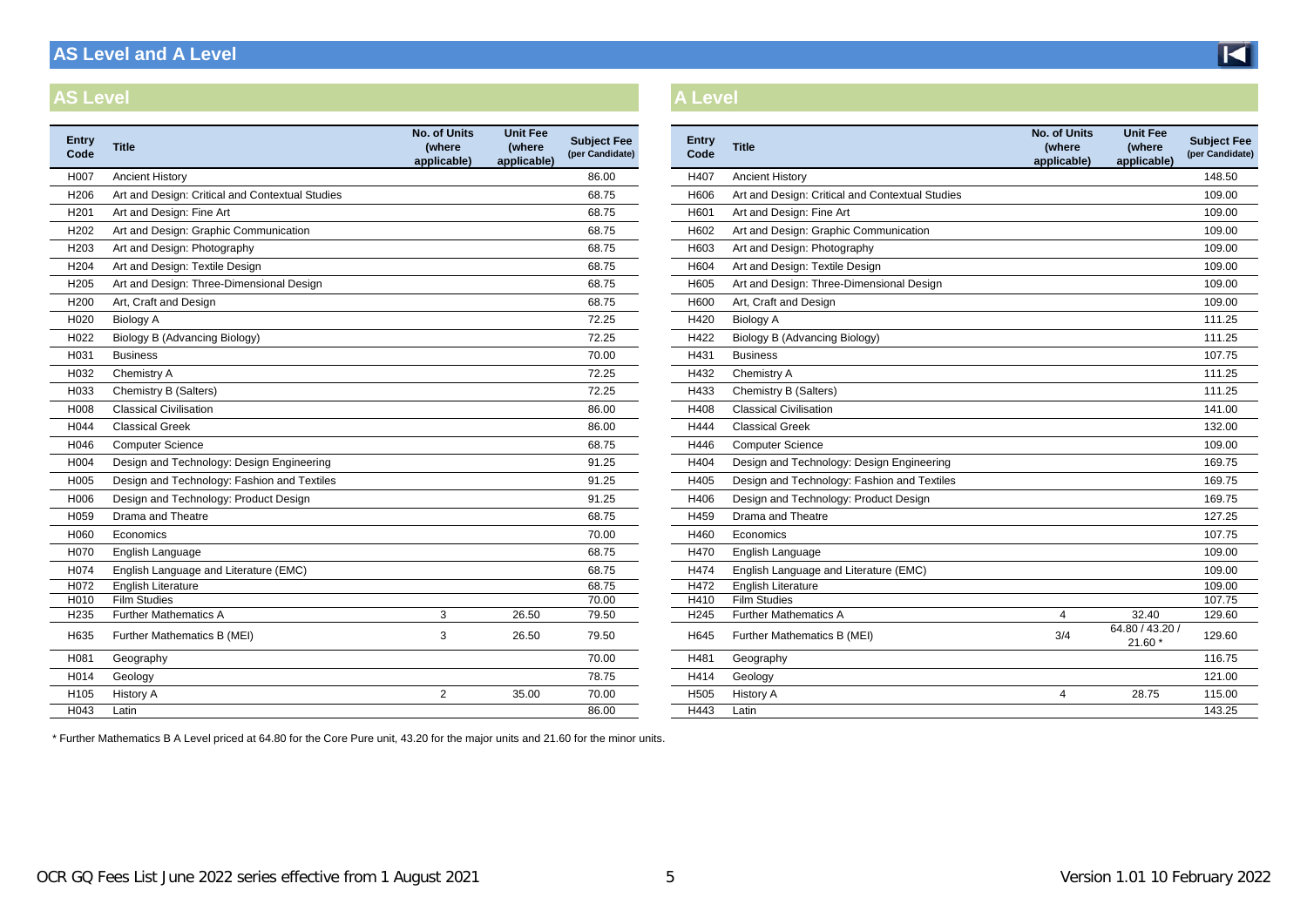#### **AS Level continued A Level continued**

| <b>Title</b>                  | <b>Subject Fee</b><br>(per Candidate) | <b>Entry</b><br>Code | Title                         | <b>Subject F</b><br>(per Candid |
|-------------------------------|---------------------------------------|----------------------|-------------------------------|---------------------------------|
| Law                           | 70.00                                 | H418                 | Law                           | 107.75                          |
| Mathematics A                 | 79.50                                 | H240                 | Mathematics A                 | 129.60                          |
| Mathematics B (MEI)           | 79.50                                 | H640                 | Mathematics B (MEI)           | 129.60                          |
| Media Studies                 | 70.00                                 | H409                 | Media Studies                 | 107.75                          |
| Music                         | 68.75                                 | H543                 | Music                         | 122.00                          |
| <b>Physical Education</b>     | 95.75                                 | H555                 | <b>Physical Education</b>     | 169.50                          |
| Physics A                     | 72.25                                 | H556                 | Physics A                     | 111.25                          |
| Physics B (Advancing Physics) | 72.25                                 | H557                 | Physics B (Advancing Physics) | 111.25                          |
| Psychology                    | 70.00                                 | H <sub>567</sub>     | Psychology                    | 107.75                          |
| <b>Religious Studies</b>      | 70.00                                 | H573                 | <b>Religious Studies</b>      | 122.00                          |
| Sociology                     | 70.00                                 | H580                 | Sociology                     | 107.75                          |
|                               |                                       |                      |                               |                                 |

| Entry<br>Code    | <b>Title</b>                  | <b>Subject Fee</b><br>(per Candidate) |
|------------------|-------------------------------|---------------------------------------|
| H418             | Law                           | 107.75                                |
| H <sub>240</sub> | Mathematics A                 | 129.60                                |
| H640             | Mathematics B (MEI)           | 129.60                                |
| H409             | Media Studies                 | 107.75                                |
| H543             | Music                         | 122.00                                |
| H <sub>555</sub> | <b>Physical Education</b>     | 169.50                                |
| H <sub>556</sub> | Physics A                     | 111.25                                |
| H <sub>557</sub> | Physics B (Advancing Physics) | 111.25                                |
| H <sub>567</sub> | Psychology                    | 107.75                                |
| H <sub>573</sub> | <b>Religious Studies</b>      | 122.00                                |
| H580             | Sociology                     | 107.75                                |

#### <span id="page-5-0"></span>**Level 3 Certificate (Core Maths)**

| <b>Entry</b><br>Code | <b>Title</b>                           | <b>Subject Fee</b><br>(per Candidate) |
|----------------------|----------------------------------------|---------------------------------------|
| H868                 | Level 3 Certificate Core Maths A (MEI) | 63.25                                 |
| H869                 | Level 3 Certificate Core Maths B (MEI) | 63.25                                 |

 $\overline{\mathbf{K}}$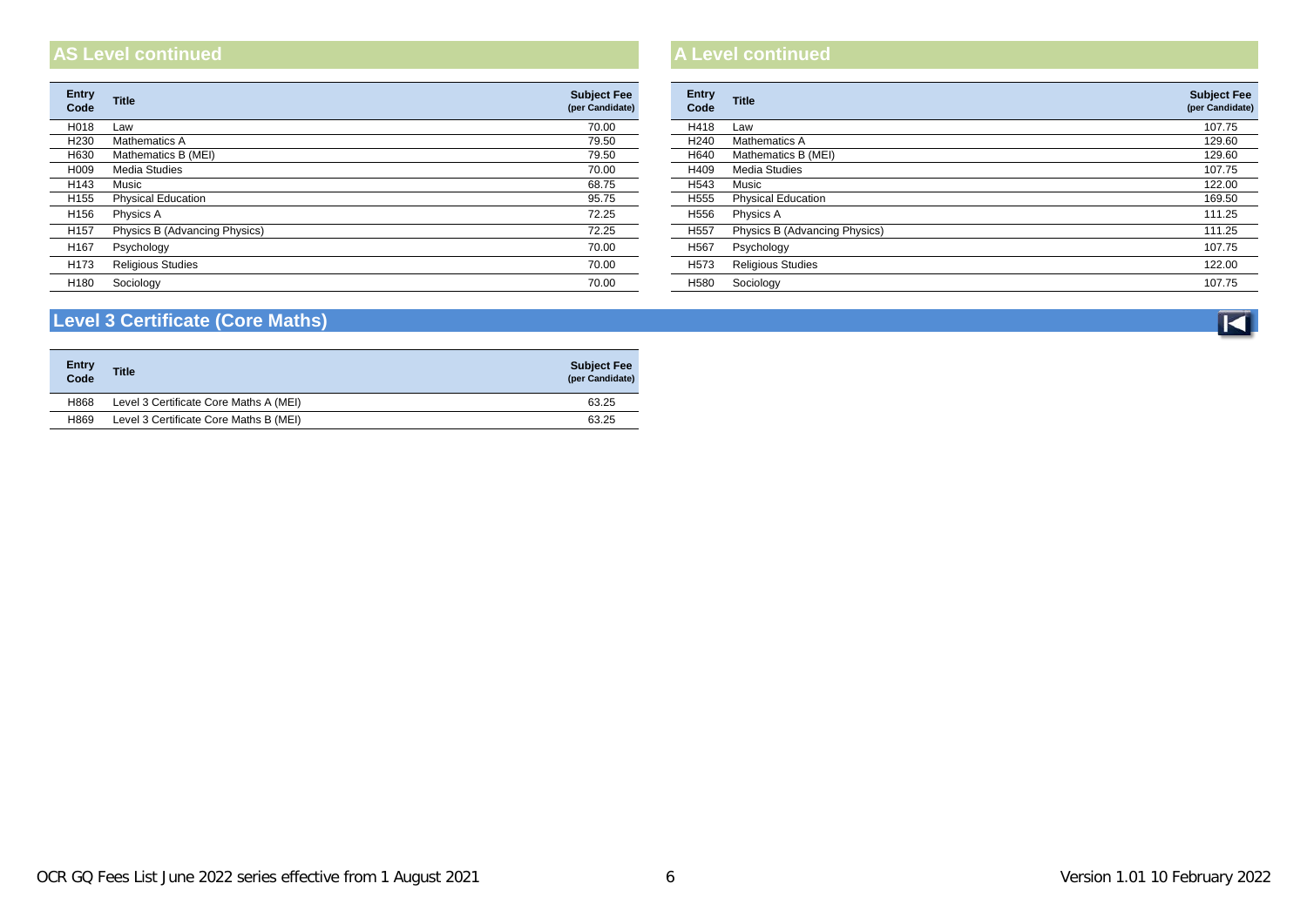### <span id="page-6-1"></span>**GCSE (9-1)**

<span id="page-6-0"></span>

| <b>Entry</b><br>Code | <b>Title</b>                                    | <b>Subject Fee</b><br>(per Candidate) | <b>Entry</b><br>Code | <b>Title</b>                              | Subject  <br>(per Candio |
|----------------------|-------------------------------------------------|---------------------------------------|----------------------|-------------------------------------------|--------------------------|
| J198                 | <b>Ancient History</b>                          | 65.75                                 | J351                 | English Language                          | 45.25                    |
| J170                 | Art and Design                                  | 43.75                                 | J352                 | <b>English Literature</b>                 | 44.00                    |
| J176                 | Art and Design: Critical and Contextual Studies | 43.75                                 | J309                 | Food Preparation and Nutrition            | 42.00                    |
| J171                 | Art and Design: Fine Art                        | 43.75                                 | J383                 | Geography A                               | 44.00                    |
| J172                 | Art and Design: Graphic Communication           | 43.75                                 | J384                 | Geography B                               | 44.00                    |
| J173                 | Art and Design: Photography                     | 43.75                                 | J410                 | History A (Explaining the Modern World)   | 44.00                    |
| J174                 | Art and Design: Textile Design                  | 43.75                                 | J411                 | History B (Schools' History Project)      | 44.00                    |
| J175                 | Art and Design: Three-Dimensional Design        | 43.75                                 | J282                 | Latin                                     | 65.75                    |
| J247                 | Biology A (Gateway)                             | 44.00                                 | J560                 | <b>Mathematics</b>                        | 44.25                    |
| J257                 | Biology B (Twenty First Century)                | 44.00                                 | J200                 | <b>Media Studies</b>                      | 42.75                    |
| J204                 | <b>Business Studies</b>                         | 44.50                                 | J536                 | Music                                     | 42.50                    |
| J248                 | Chemistry A (Gateway)                           | 44.00                                 | J587                 | <b>Physical Education</b>                 | 44.00                    |
| J258                 | Chemistry B (Twenty First Century)              | 44.00                                 | J249                 | Physics A (Gateway)                       | 44.00                    |
| J270                 | <b>Citizenship Studies</b>                      | 42.75                                 | J259                 | Physics B (Twenty First Century)          | 44.00                    |
| J199                 | <b>Classical Civilisation</b>                   | 65.75                                 | J203                 | Psychology                                | 42.75                    |
| J292                 | <b>Classical Greek</b>                          | 65.75                                 | J625                 | <b>Religious Studies</b>                  | 44.00                    |
| J277                 | <b>Computer Science</b>                         | 44.25                                 | J125                 | Religious Studies (Short Course)          | 29.25                    |
| J310                 | Design & Technology                             | 41.50                                 | J250                 | Combined Science A (Gateway)              | 88.00                    |
| J316                 | Drama                                           | 43.25                                 | J260                 | Combined Science B (Twenty First Century) | 88.00                    |
| J205                 | Economics                                       | 42.75                                 |                      |                                           |                          |

| <b>Entry</b><br>Code | <b>Title</b>                              | <b>Subject Fee</b><br>(per Candidate) |
|----------------------|-------------------------------------------|---------------------------------------|
| J351                 | English Language                          | 45.25                                 |
| J352                 | <b>English Literature</b>                 | 44.00                                 |
| J309                 | Food Preparation and Nutrition            | 42.00                                 |
| J383                 | Geography A                               | 44.00                                 |
| J384                 | Geography B                               | 44.00                                 |
| J410                 | History A (Explaining the Modern World)   | 44.00                                 |
| J411                 | History B (Schools' History Project)      | 44.00                                 |
| J282                 | Latin                                     | 65.75                                 |
| J560                 | Mathematics                               | 44.25                                 |
| J200                 | Media Studies                             | 42.75                                 |
| J536                 | Music                                     | 42.50                                 |
| J587                 | <b>Physical Education</b>                 | 44.00                                 |
| J249                 | Physics A (Gateway)                       | 44.00                                 |
| J259                 | Physics B (Twenty First Century)          | 44.00                                 |
| J203                 | Psychology                                | 42.75                                 |
| J625                 | <b>Religious Studies</b>                  | 44.00                                 |
| J125                 | Religious Studies (Short Course)          | 29.25                                 |
| J250                 | Combined Science A (Gateway)              | 88.00                                 |
| J260                 | Combined Science B (Twenty First Century) | 88.00                                 |

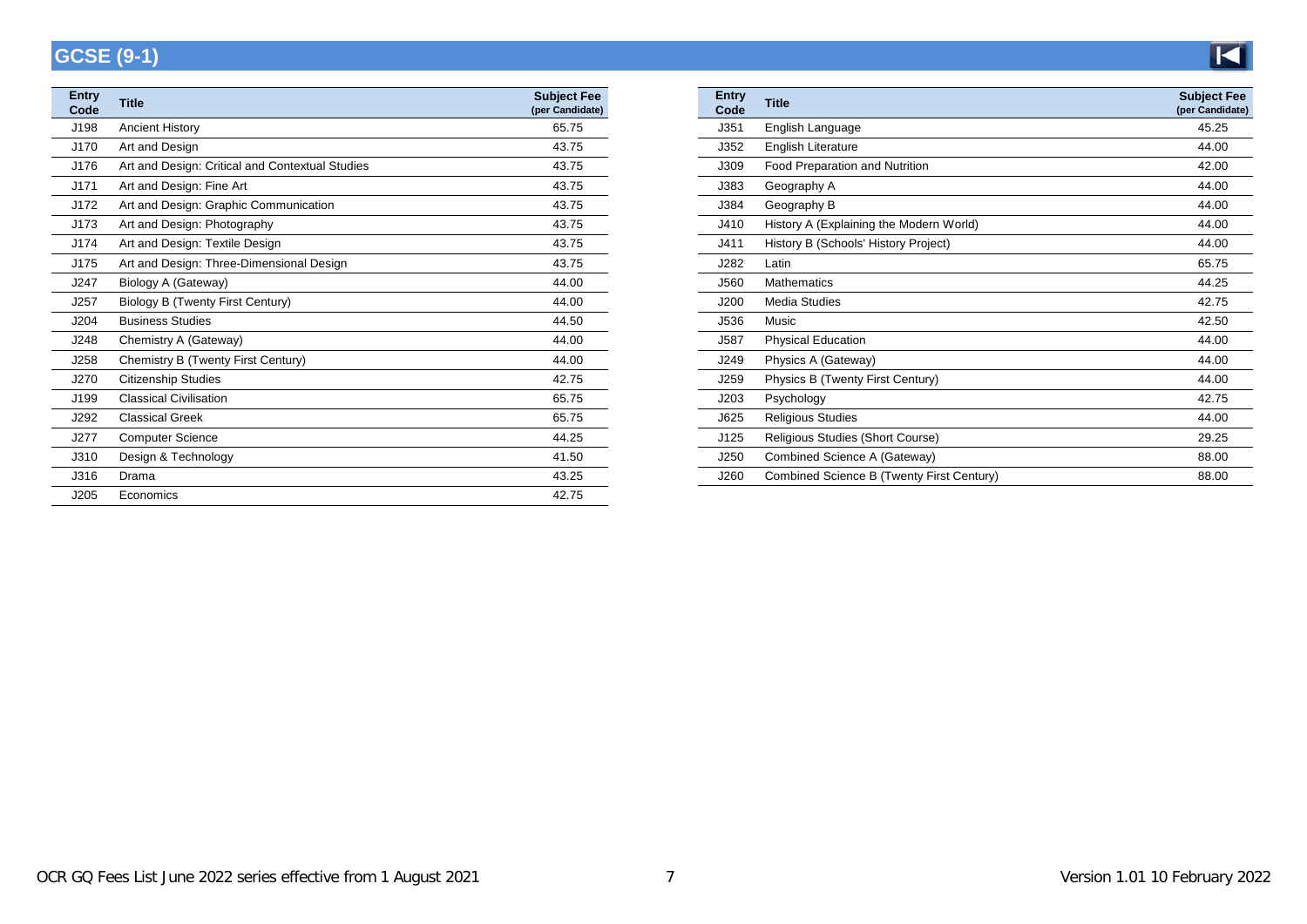#### <span id="page-7-0"></span>**Entry Level Certificate**

| <b>Entry Code Title</b> |                           | <b>Subject Fee</b><br>(per Candidate) |
|-------------------------|---------------------------|---------------------------------------|
| R310                    | Art and Design            | 27.75                                 |
| R354                    | <b>Computer Science</b>   | 27.75                                 |
| R393                    | English                   | 27.75                                 |
| R407                    | Geography                 | 27.75                                 |
| R435                    | History                   | 27.75                                 |
| R447                    | Latin                     | 27.75                                 |
| R449                    | Mathematics               | 27.75                                 |
| R463                    | <b>Physical Education</b> | 27.75                                 |
| R483                    | Science                   | 27.75                                 |

| <b>Entry Code Title</b> |                         | Level | <b>Subject Fee</b><br>(per Candidate) |
|-------------------------|-------------------------|-------|---------------------------------------|
| H857                    | <b>Extended Project</b> |       | 60.50                                 |

H857 Extended Project 3 60.50

#### **Free Standing Mathematics Qualifications (FSMQ)**

| <b>Entry Code Title</b> |                               | <b>Subject Fee</b><br>(per Candidate) |
|-------------------------|-------------------------------|---------------------------------------|
| 6993                    | <b>Additional Mathematics</b> | 40.25                                 |

KI

 $\blacksquare$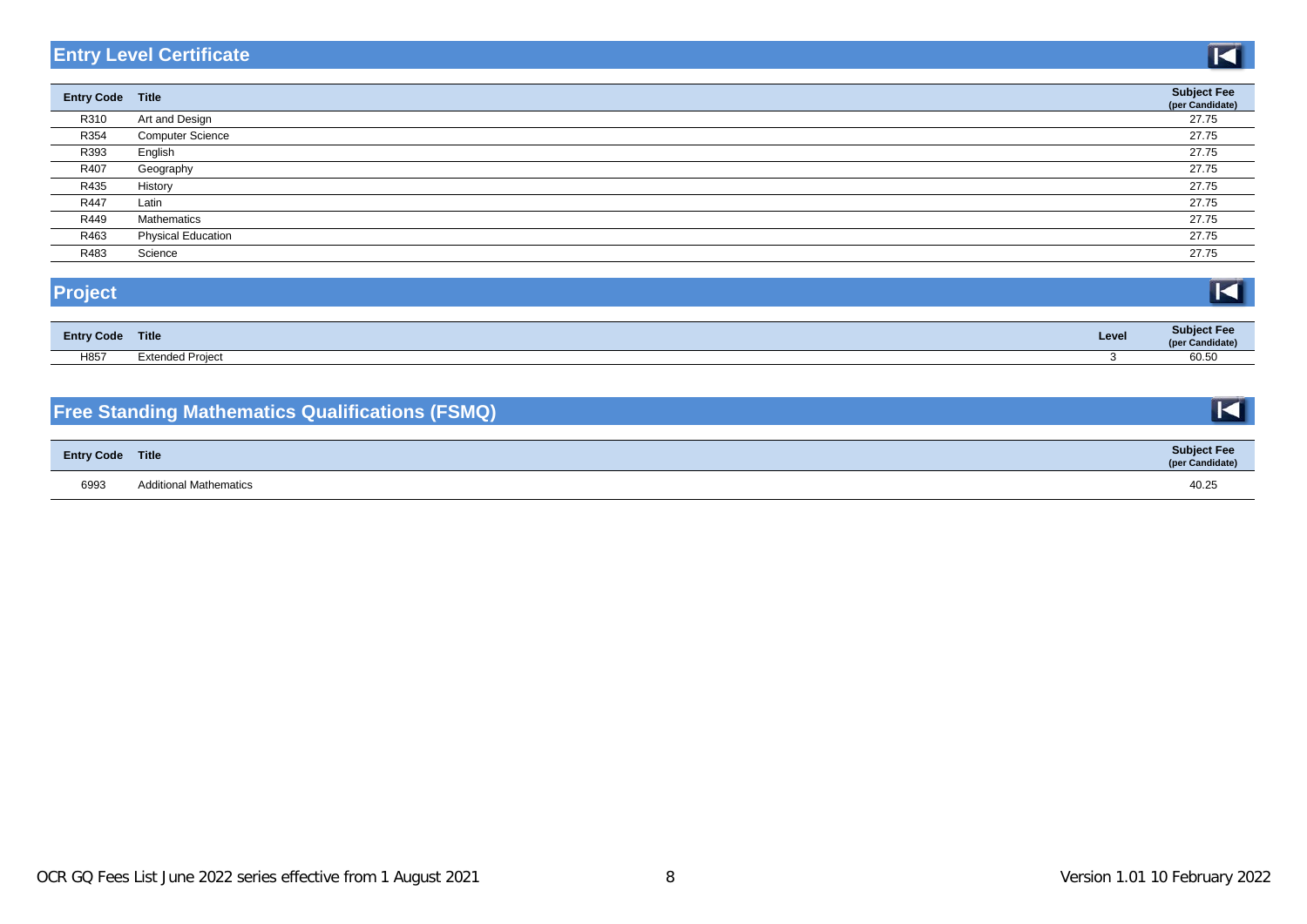#### <span id="page-8-0"></span>**Fees for late entries, withdrawals, entry amendments and transfer of candidates**



The accurate and timely submission of entries is critical to the successful delivery of OCR's services to centres. Entries received after the advertised deadlines can disrupt carefully scheduled processes and ultimately jeopardise the final production and delivery of results. Late entry fees are therefore applied both to recover the costs associated with the additional processing requirements and to promote the submission of entries by the advertised closing dates. Late entry fees will not be refunded.

| <b>Series</b>                                                                                           | <b>Entry deadline</b>                                                                                                                                                                                                                                                                                                                                                                                                                                             | Late entry fees (Stage 1)<br>• Late entries: entry fee + late fee<br>• Option changes*: entry fee + late fee<br>(November: original entry refunded<br>June: original entry refunded until 21 March for<br>GCSE; until 21 April for Level 3 qualifications)<br>• Tier changes: free of charge<br>.Resit entry extended deadline: entry fee + late very late fee<br>fee from 22 March | Very late entry fees (Stage 2)<br>• Very late entries: entry fee + very late fee<br>· Option changes: entry fee + very late fee<br>(original entry fee not refunded)<br>$\cdot$ Tier changes: entry fee + very late fee<br>(original entry refunded)<br>• Resit entry extended deadline: entry fee + | Withdrawal of entry with a<br>refund until |
|---------------------------------------------------------------------------------------------------------|-------------------------------------------------------------------------------------------------------------------------------------------------------------------------------------------------------------------------------------------------------------------------------------------------------------------------------------------------------------------------------------------------------------------------------------------------------------------|-------------------------------------------------------------------------------------------------------------------------------------------------------------------------------------------------------------------------------------------------------------------------------------------------------------------------------------------------------------------------------------|------------------------------------------------------------------------------------------------------------------------------------------------------------------------------------------------------------------------------------------------------------------------------------------------------|--------------------------------------------|
| June 2022<br><b>GCSE/Entry Level Certificate</b>                                                        | 21 February 2022                                                                                                                                                                                                                                                                                                                                                                                                                                                  | 22 February 2022 to 21 April 2022                                                                                                                                                                                                                                                                                                                                                   | 22 April 2022 onwards                                                                                                                                                                                                                                                                                | 21 March 2022                              |
| <b>June 2022</b><br>GCE/FSMQ/Project/Level 3 Certificate                                                | 21 February 2022                                                                                                                                                                                                                                                                                                                                                                                                                                                  | 22 February 2022 to 21 April 2022                                                                                                                                                                                                                                                                                                                                                   | 22 April 2022 onwards                                                                                                                                                                                                                                                                                | 21 April 2022                              |
| <b>Candidate entry</b>                                                                                  | The submission of the four-digit entry code (plus any associated tier/option code) as defined in the OCR Entry Codes booklet or basedata issued by OCR. For unitised schemes, there is a<br>separate entry code for each unit (including coursework units) and also the associated certification entry. An entry fee is charged for each unit or, in the case of linear qualifications, for the overall<br>qualification.                                         |                                                                                                                                                                                                                                                                                                                                                                                     |                                                                                                                                                                                                                                                                                                      |                                            |
| <b>Certification entry</b>                                                                              | For unitised qualifications only, an entry to indicate an overall qualification grade, where an award is expected for the candidate in the series. There is no entry fee for certification entries.                                                                                                                                                                                                                                                               |                                                                                                                                                                                                                                                                                                                                                                                     |                                                                                                                                                                                                                                                                                                      |                                            |
| Late entry (Stage 1)                                                                                    | Charged for each entry received after the entry deadline. This fee is the equivalent of the original entry fee and is charged in addition to the entry fee.                                                                                                                                                                                                                                                                                                       |                                                                                                                                                                                                                                                                                                                                                                                     |                                                                                                                                                                                                                                                                                                      |                                            |
| Very late entry (Stage 2)                                                                               | Charged for each entry received after the late entry (Stage 1) deadline. This fee is double the original entry fee and is charged in addition to the entry fee.                                                                                                                                                                                                                                                                                                   |                                                                                                                                                                                                                                                                                                                                                                                     |                                                                                                                                                                                                                                                                                                      |                                            |
| <b>Pirate entry</b>                                                                                     | A pirate entry is an entry created by OCR in response to work submitted for a candidate who has not been formally entered by the centre. Very late entry fees (Stage 2) will be applied (double the<br>original entry fee) in addition to the original entry fee.                                                                                                                                                                                                 |                                                                                                                                                                                                                                                                                                                                                                                     |                                                                                                                                                                                                                                                                                                      |                                            |
| Option change                                                                                           | This can represent a choice between question papers, the method of moderation (postal or OCR Repository) or the choice to carry forward a candidate's results for an internal assessment. See<br>the OCR Entry Codes booklet for further details and entry and option codes. From 2019/20, the method of moderation (postal or OCR Repository) or the choice to carry forward a candidate's<br>results for an internal assessment will not be charged a late fee. |                                                                                                                                                                                                                                                                                                                                                                                     |                                                                                                                                                                                                                                                                                                      |                                            |
| Tier change                                                                                             | This changes the level at which a candidate will sit an exam (i.e. Foundation or Higher). For example, changing J560F to J560H would change a candidate's entry for J560 from Foundation tier to<br>Higher tier.                                                                                                                                                                                                                                                  |                                                                                                                                                                                                                                                                                                                                                                                     |                                                                                                                                                                                                                                                                                                      |                                            |
| Withdrawn entry                                                                                         | The removal of a candidate entry after it has been received. For medically unfit, bereaved or deceased candidates, entry fees will be refunded up to one week before results are issued.                                                                                                                                                                                                                                                                          |                                                                                                                                                                                                                                                                                                                                                                                     |                                                                                                                                                                                                                                                                                                      |                                            |
| <b>GCSE Resits (excluding English</b><br>Language & Maths)                                              | Where a candidate is resitting the same qualification in June as taken in Autumn, the entry deadline of 21 February is extended to 21 March for those qualifications and candidates only.<br>Subsequent entries are subject to late entry fees.                                                                                                                                                                                                                   |                                                                                                                                                                                                                                                                                                                                                                                     |                                                                                                                                                                                                                                                                                                      |                                            |
| Transfer of candidate from one centre to another                                                        |                                                                                                                                                                                                                                                                                                                                                                                                                                                                   |                                                                                                                                                                                                                                                                                                                                                                                     | Fee $(f)$                                                                                                                                                                                                                                                                                            |                                            |
| The administration fee for candidates who transfer from one centre to another to sit their examinations |                                                                                                                                                                                                                                                                                                                                                                                                                                                                   |                                                                                                                                                                                                                                                                                                                                                                                     | 39.25 per candidate                                                                                                                                                                                                                                                                                  |                                            |